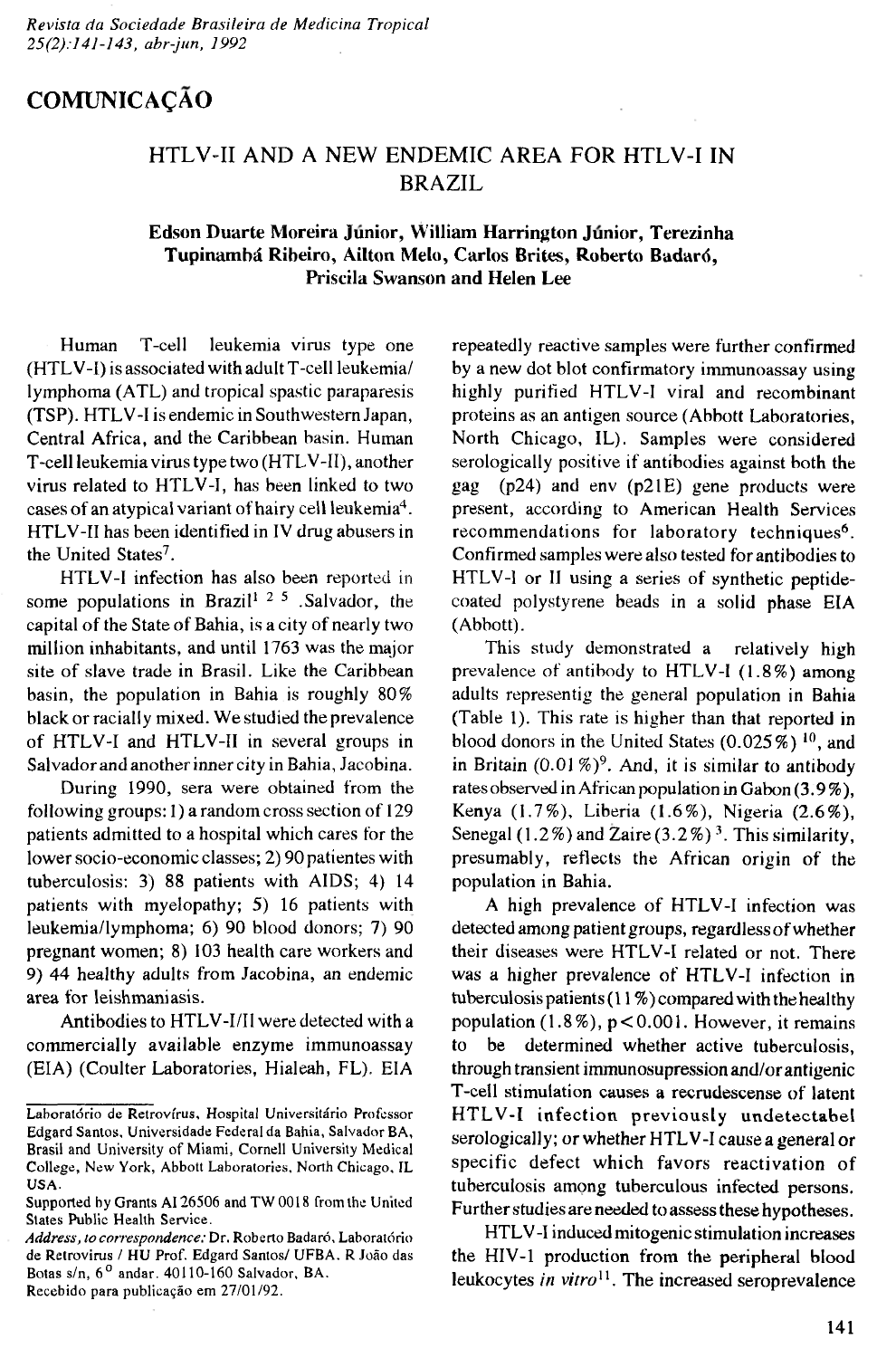*Comunicação. Moreira Júnior ED, Harrington Júnior* **W,** *Ribeiro TT, Melo A , Brites C, Badaró R, Swanson P, Lee H. HTLV-lland new endemic area for HTLV-I in Brazil. Revista da Sociedade Brasileira de Medicina Tropical 25:141- 143, abr-jun, 1992.*

**of HTLV-I in the AIDS group may thus result from 2 situations: either HTLV-I latent infection enhaces** replication of HIV leading to immunological **imbalance and eventually to clinical AIDS, or HIV infection activates a latent, serologically silent, HTLV-I infection. Among the AIDS patients, the coinfection with HTLV-I/II was significantly more frequent in intravenous drug abusers(IVDA) 14/19 (74%) than in the homosexual/bisexual men 6/50 (12 %), p < 0.00001. In contrast with some reports from the U .S.7 and U .K .8, that showed HTLV-II to be more frequent than HTLV-I among IVDA, we found in 14 patients coinfected with HIV***x***/HTLV: 13 (93%) with antibodies to HTLV-I, and only**

**1 (7%) with HTLV-II infection. The significance of this difference, as well as the clinical and biological** consequences of the high prevalence of HIV<sub>1</sub> and **HTLV-I/II coinfection remains to be determined.**

**The presence of HTLV-I antibodies in four** patients with myelopathy suggestive of TSP, and in **three patients with suspected ATL, confirms that these two clinical entities, already reported previously2 5 do exist in Brazil.**

**We conclude that Salvador is a new endemic area for HTLV-1, and we reported on the first three confirmed cases of HTLV-II - in Brazil. Larger** epidemiologic studies of HTLV-I and II in Brazil **are warranted.**

| Groups                            | N°<br>tested | N <sup>o</sup><br>positive $(%)$ |                 | HTLV typing |                  |                        |
|-----------------------------------|--------------|----------------------------------|-----------------|-------------|------------------|------------------------|
|                                   |              |                                  |                 | I           | $\mathbf{I}$     | Equivocal/<br>Negative |
| Patient groups                    |              |                                  |                 |             |                  |                        |
| Hospitalized<br>patients (randon) | 129          |                                  | $25$ $(19.4)^*$ | 18/20       | 1/20             | 1/20                   |
| Tuberculosis                      | 90           |                                  | 10(11.1)        | 7/10        | 1/10             | 2/10                   |
| Myelopathy                        | 14           |                                  | 4 $(28.6)$      | 4/4         | $\boldsymbol{0}$ | $\bf{0}$               |
| Leukaemia/lymphoma                | 16           | 3                                | (18.8)          | 3/3         | $\mathbf 0$      | $\mathbf 0$            |
| $AIDS/ARC/HIV +$                  | 88           |                                  | 20(22.7)        | 15/20       | 1/20             | 1/20                   |
| <b>Healthy populations</b>        |              |                                  |                 |             |                  |                        |
| Health care workers               | 103          | $\overline{2}$                   | (1.9)           | 2/2         | $\Omega$         | $\mathbf 0$            |
| <b>Blood</b> donors               | 90           | 1                                | (1.1)           | 1/1         | $\boldsymbol{0}$ | $\boldsymbol{0}$       |
| Pregnant women                    | 90           | $\overline{2}$                   | (2.2)           | 2/2         | $\mathbf 0$      | $\boldsymbol{0}$       |
| Adults from Jacobina              | 44           | 1                                | (2.3)           | 1/1         | $\mathbf 0$      | $\mathbf 0$            |
| Total                             | 664          | 68                               | (10.2)          | 53/63       | 3/63             | 7/63                   |

Table 1 - Prevalence of antibodies to HTLV-I/II among selected groups in Bahia, Brazil, 1990.

\* 5 confirmed samples were not available for typing.

142